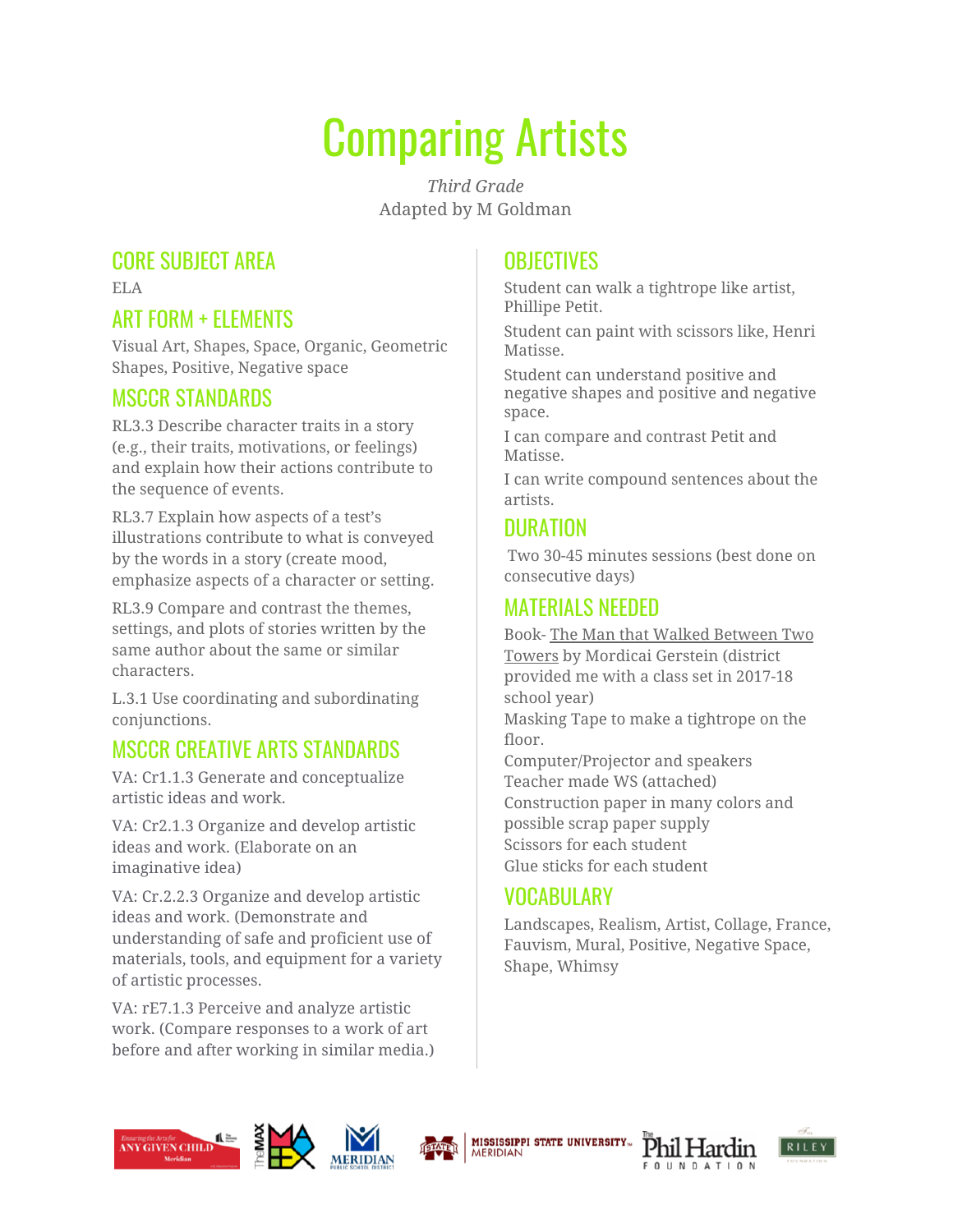#### RECOMMENDED RESOURCES

<https://www.youtube.com/watch?v=hy4DUpsC22c>

Book: The Man Who Walked Between the Towers by Mordicai Gerstein

#### LESSON SEQUENCE

What is an artist? Have students answer orally. Give them an opportunity to see that art is visual art, but can also be other creative forms.

Read the story of an artist that was not a visual artist in terms of using color, but performer that created and performed his art.

- 1. TTW read the story of The Man That Walked Between Two Towers by Mordicai Gerstein.
- 2. TTW ask students to create a circle map of information of the main character Phillipe Petit using the text for support.
- 3. TTW give students the following statements and ask for text reference to prove that he would or would not try the feat.

(Phillipe Petit - young man, street performer, could ride a unicylce, could juggle balls and ery torches, walked and danced on a rope tied between two trees.

#### **Would he try to walk on a rope between two tall mountains?**

Yes, because if he saw a space between two things he wanted to walk it.

Example: The Twin Towers in NYC

#### **Would he try to swim across a river from bank to bank?**

No, we do not know if he could swim, but would probably tie a rope above the water and go from riverbank to riverbank.

- 4. Have students walk on a straight line on the floor as if it were suspended. Was it easy or difficult? Why or why not?
- 5. Would you consider Phillipe Petit an artist? Why?
- 6. Another famous artist from France is Henri Matisse. He did not use a rope and walk or dance across it. He used scissors as his tool
- 7. TLW watch a short (4 minute video biography) on Henri Matisse.

(elaborate on why Matisse persisted in creating art after falling ill, changing his art from painting to cutting, etc.)

- 8. <https://www.youtube.com/watch?v=hy4DUpsc22c> (list step by step from the video)
- 9. TLW plan, execute, and display a paper cut collage for others to enjoy.